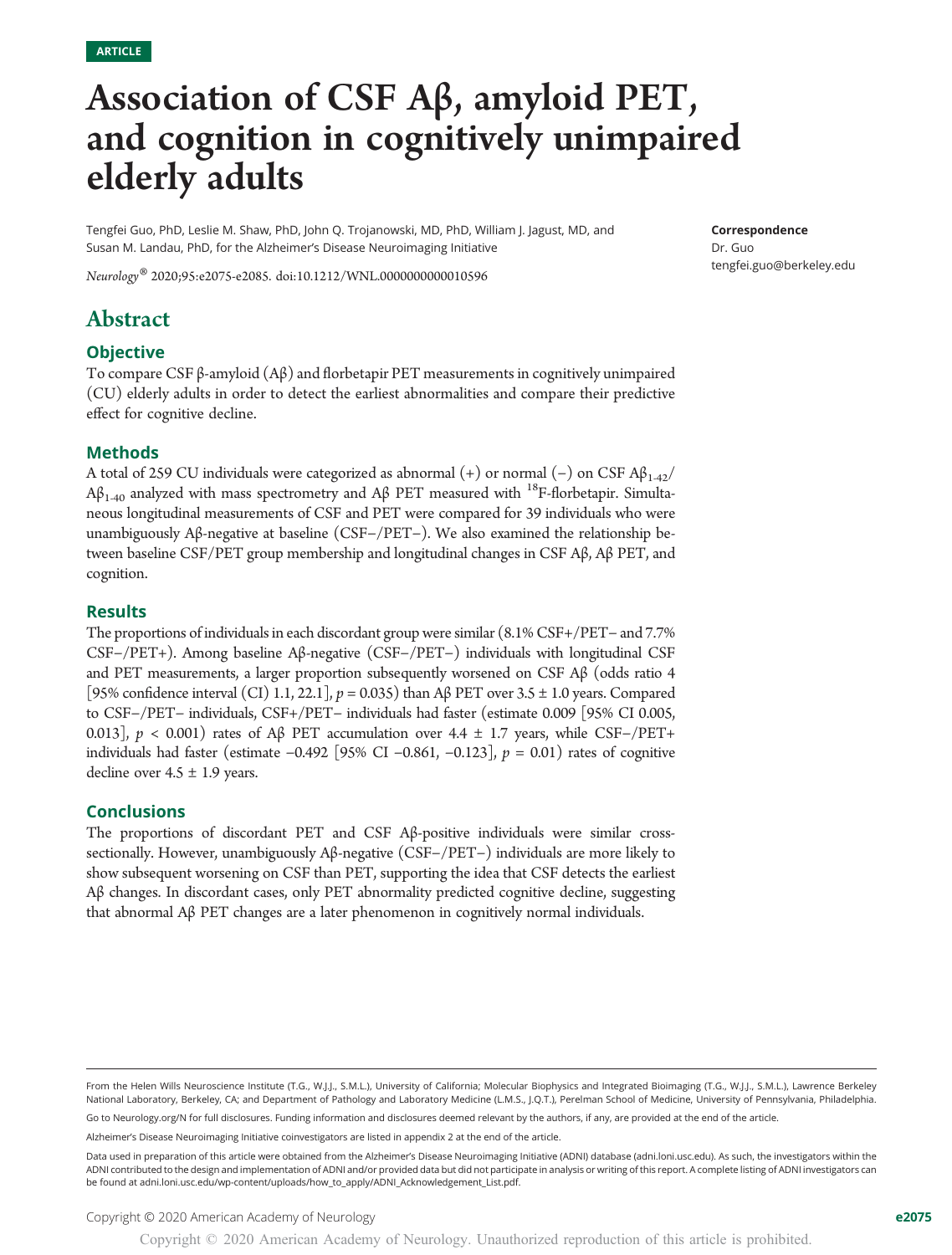# **Glossary**

 $A\beta = \beta$ -amyloid;  $AD =$  Alzheimer disease;  $ADNI =$  Alzheimer's Disease Neuroimaging Initiative;  $CI =$  confidence interval;  $CU =$ cognitively unimpaired; FCSRT = Free and Cued Selective Reminding Test; LME = linear mixed effects; MMSE = Mini-Mental State Examination;  $OR = odds$  ratio;  $PACC = Preclinical Alzheimer Cognitive Composite; SUNR = standardized uptake value$ ratio.

Amyloid plaques have been regarded as the earliest detectable change in the Alzheimer disease  $(AD)$  pathway.<sup>1</sup> Approximately 30% of cognitively unimpaired (CU) adults over age 70 have biomarker evidence of abnormal β-amyloid (Aβ) pathology<sup>2</sup> as measured by CSF Aβ (Aβ<sub>1-42</sub><sup>3-5</sup> or the Aβ<sub>1-42</sub>/  $A\beta_{1-40}$  ratio<sup>4–11</sup>) and A $\beta$  PET imaging.<sup>12–15</sup>

Although agreement between CSF Aβ and Aβ PET classified as abnormal/normal  $(+/-)$  measured cross-sectionally is relatively high,<sup>3,4,16–18</sup> many discordant cases have been reported across samples, $3-5,8,9,17,19-26$  particularly in CU cohorts. $4,19-21,24$  Use of the CSF  $A\beta_{1-42}/A\beta_{1-40}$  ratio may compensate for interindividual variations in total Aβ production and thereby more precisely identify AD-related  $A\beta_{1-42}$  reduction.<sup>4–11</sup> However, the proportion of CSF−/PET+ individuals was not influenced by the use of the  $A\beta_{1-42}/A\beta_{1-40}$  ratio,<sup>5–8</sup> suggesting that  $A\beta$  PET abnormality in the absence of CSF abnormality is not due to measurement error and Aβ PET may indeed be observed first. Simultaneous longitudinal CSF and PET trajectories have never been examined to verify which measurement shows the earliest detectable abnormal changes in Aβ. To this end, we investigated relationships between cross-sectional and longitudinal CSF  $A\beta_{1}$ .  $_{42}/A\beta_{1-40}$  and <sup>18</sup>F-florbetapir PET in CU elderly adults from the Alzheimer's Disease Neuroimaging Initiative (ADNI) database. We also examined the extent to which CSF Aβ and Aβ PET contribute different information to prediction of cognitive change<sup>18–21,27,28</sup> by investigating their associations with longitudinal cognitive change.

# Methods

# Participants

The data were obtained from the ADNI database [\(ida.loni.](http://ida.loni.usc.edu) [usc.edu](http://ida.loni.usc.edu)). The participants in this study were CU individuals at baseline who had the following concurrent (interval <1 year) measurements available: florbetapir PET scan, structural MRI, and CSF Aβ<sub>1–42</sub> and Aβ<sub>1–40</sub> assessed with mass spectrometry. All the participants had ≥2 subsequent longitudinal cognitive tests. We classified CU individuals into 4 CSF/PET groups based on CSF+/− and PET+/− using thresholds of CSF  $A\beta_{1-42}/A\beta_{1-40}$  and florbetapir standardized uptake value ratio (SUVR).

# Standard protocol approvals, registrations, and patient consents

The ADNI study was approved by institutional review boards of all participating centers, and written informed consent was obtained from all participants or their authorized representatives.

#### Florbetapir PET

Details on florbetapir image acquisition are given elsewhere [\(adni-info.org](http://adni-info.org)). Baseline and follow-up florbetapir scans were coregistered to baseline structural MRI scans. Cortical retention in 34 Freesurfer-defined regions of interest was calculated using Freesurfer  $(V5.3.0)$  as described previously.<sup>29</sup> Florbetapir SUVRs were calculated as a ratio of regional florbetapir to that in the whole cerebellum. The SUVRs from a composite cortical area (made up of frontal, cingulate, parietal, and temporal regions) $^{29}$  were averaged to create a cortical summary SUVR. Aβ PET positivity was defined as composite SUVR  $\geq$ 1.11.<sup>30</sup> The longitudinal SUVR slope was calculated using SUVRs that referred to a composite reference region (made up of brainstem, whole cerebellum, and eroded white matter) because this region has shown superior stability in longitudinal analyses.<sup>29</sup> A linear mixed effects (LME) model was used to estimate longitudinal florbetapir SUVR change (SUVR unit per year) over time including the following independent variables: time, APOE <sup>e</sup>4 status, age at baseline, and sex, and a random slope and intercept for each participant.

#### CSF biomarkers

The CSF  $A\beta_{1-42}/A\beta_{1-40}$  ratio was calculated using CSF  $A\beta_{1-42}$ and  $A\beta_{1-40}$  analyzed by the ADNI Biomarker core laboratory via 2D-UPLC-tandem mass spectrometry, as described in a previous report.<sup>31</sup> The threshold of CSF  $A\beta_{1\text{-}42}/A\beta_{1\text{-}40}$  positivity was set as ≤0.138, which corresponds to the intersection of low and high distributions estimated by a Gaussian mixture model based on all 762 ADNI participants with CSF  $A\beta_{1\text{-}42}/$  $A\beta_{1-40}$  mass spectrometry measurements.<sup>32</sup> An LME model was used to estimate longitudinal CSF  $A\beta_{1-42}/A\beta_{1-40}$  change (CSF A $\beta_{1-42}/A\beta_{1-40}$  per year) over time including the following independent variables: time, APOE <sup>e</sup>4 status, age at baseline, and sex, and a random slope and intercept for each participant.

# Longitudinal worsening of CSF Aβ and Aβ PET from CSF-/PET- individuals

Based on the design of ADNI, which obtains CSF and PET measurements at essentially the same timepoint, longitudinal worsening of CSF  $A\beta_{1-42}/A\beta_{1-40}$  ratio and florbetapir SUVR in CSF−/PET− was determined by examining simultaneous baseline and follow-up CSF  $A\beta_{1-42}/A\beta_{1-40}$  ratios and florbetapir SUVRs at the same time points. In order to determine the direction of change in CSF  $A\beta_{1-42}/A\beta_{1-40}$  and florbetapir SUVR during the same period, we also used LME models (adjusting for APOE <sup>e</sup>4 status, age at baseline, and sex, and including a random slope and intercept for each participant) to calculate annual rates of CSF  $A\beta_{1-42}/A\beta_{1-40}$  and florbetapir SUVR using 2 or 3 CSF and PET measurements acquired at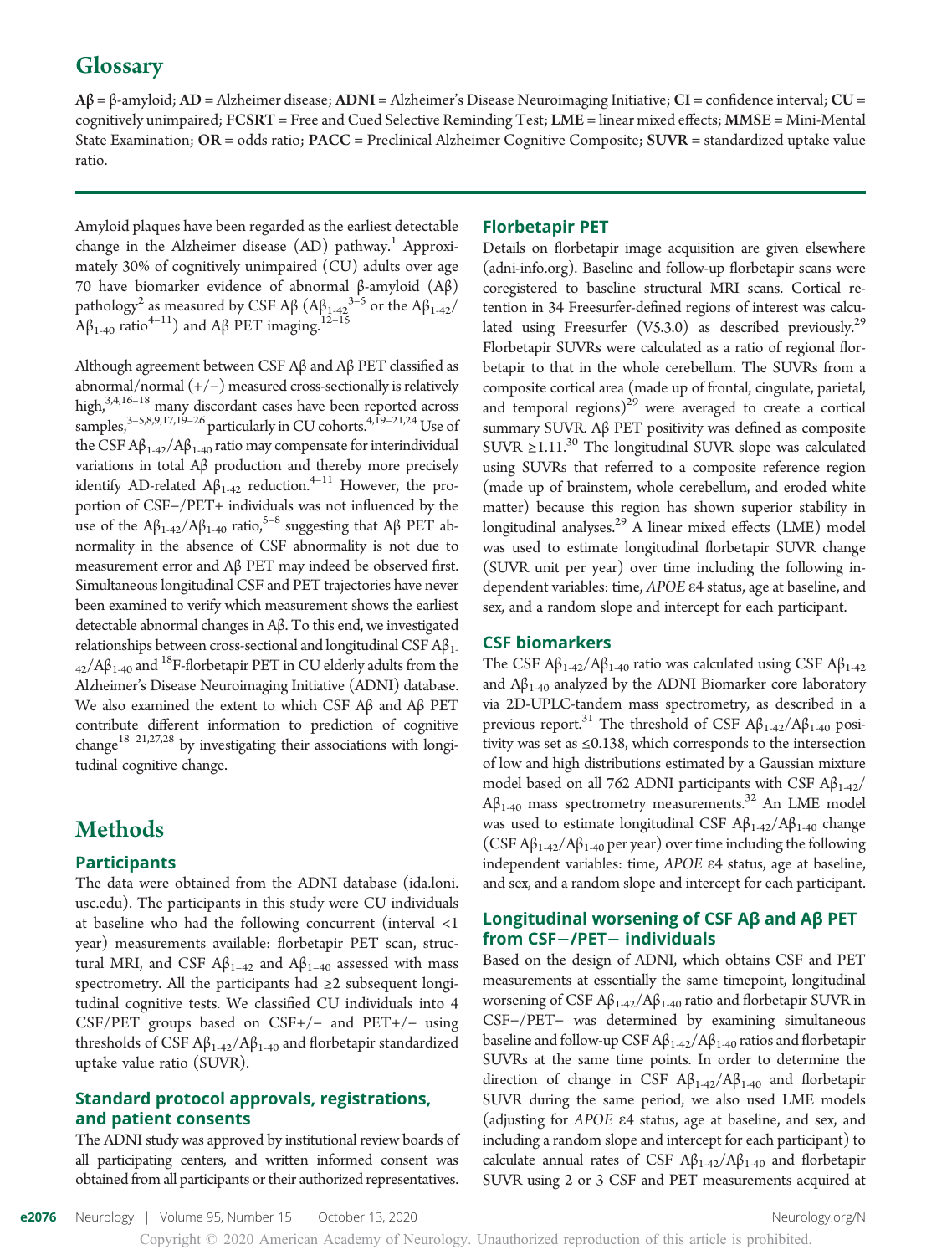approximately 2-year intervals, for a mean follow-up duration of  $3.5 \pm 1.0$  years. The number of CSF and PET measurements was matched for each participant depending on the data available (see Results). For CSF  $A\beta_{1-42}/A\beta_{1-40}$ , we defined worsening as a negative slope, and for florbetapir PET SUVRs, we defined worsening as a positive slope. We used a 2-tailed McNemar  $\chi^2$  test to compare the proportion of worsening cases. Participants were then assigned to 1 of the 4 categories depending on whether 1, both, or neither biomarker showed worsening.

#### Cognitive tests

The previously validated Preclinical Alzheimer Cognitive Composite (PACC) score was used in this study.33 The PACC composite score was calculated by combining z scores of several cognitive tests, including the total recall score from the Free and Cued Selective Reminding Test (FCSRT), the delayed recall score on the logical memory IIa subtest from the Wechsler Memory Scale, the digit symbol substitution test score from the Wechsler Adult Intelligence Scale–Revised, and the Mini-Mental State Examination (MMSE) total score. FCSRT is not used in ADNI, so the delayed recall portion of the Alzheimer's Disease Assessment Scale is used as a proxy. An LME model was used to estimate longitudinal PACC change (PACC per year) over time including the following independent variables: time, APOE <sup>e</sup>4 status, age at baseline, sex, and education, and a random slope and intercept for each participant.

# Influence of CSF Aβ and Aβ PET discordance on hypothetical therapeutic trials

Two possible schemes for recruiting Aβ-positive CU older adults into hypothetical anti-Aβ drug trials were compared: using CSF+ and using PET+. We calculated the sample sizes needed to detect a treatment effect in a hypothetical 4-year placebo-controlled clinical anti-AD drug trial with 80% power and a 2-tailed  $\alpha$  = 0.05 for these recruiting schemes.

#### Statistical analysis

Normality of distributions was tested using the Shapiro-Wilk test and visual inspection of data histograms. Data are presented as mean ± SD. Given a normal distribution of variables, a 2-tailed *t* test at the significance level of  $p < 0.05$  was applied to compare demographic characteristics at baseline in different CSF/PET groups if not otherwise noted. A false discovery rate of 0.05 using the Benjamini-Hochberg approach<sup>34</sup> was employed for multiple comparisons correction. We assessed categorical differences using the Fisher exact test.

LME models were used to investigate longitudinal changes of CSF  $\mathbf{A}\beta_{1-42}/\mathbf{A}\beta_{1-40}$  ratio and florbetapir SUVR over time in different CSF/PET groups of all the participants (regardless of simultaneous baseline and follow-up or not) with longitudinal CSF and PET data including the following independent variables: time, CSF/PET groups, CSF/PET groups × time, APOE e4 status, age at baseline, and sex. LME models were also used to investigate how APOE <sup>e</sup>4 status and sex affect longitudinal changes of CSF  $A\beta_{1-42}/A\beta_{1-40}$  and florbetapir SUVR in all

participants with longitudinal CSF and PET data, controlling for age at baseline. We subsequently used LME models to investigate longitudinal change of PACC decline over time in different CSF/PET groups of all the participants with longitudinal PACC data, controlling for APOE <sup>e</sup>4 status, age at baseline, sex, and education. In addition, we used LME models to investigate the relationship with continuous CSF  $A\beta_{1-42}/A\beta_{1-40}$ and florbetapir SUVR and PACC decline over time independently, controlling for the same covariates above. All the LME models included a random slope and intercept for each participant.

We examined the sequential associations between baseline CSF  $A\beta_{1-42}/A\beta_{1-40}$ , florbetapir SUVR, and PACC slope in a serial mediation model using the Lavaan package,<sup>35</sup> adjusting for APOE <sup>e</sup>4 status, age at baseline, sex, and education. Total, direct, and indirect associations were calculated via a 5,000 iteration bootstrapping procedure. Note that CSF  $A\beta_{1-42}/$  $A\beta_{1-40}$  and florbetapir SUVR were standardized, and that the sign of CSF  $A\beta_{1-42}/A\beta_{1-40}$  was changed to facilitate the comparison between CSF Aβ and Aβ PET in the mediation model and the LME models. All statistical analysis was employed in statistical program R (v3.6.1, The R Foundation for Statistical Computing).

#### Data availability

All data are available in the ADNI database ([ida.loni.usc.edu\)](http://ida.loni.usc.edu). Derived data are available from the corresponding author on request by any qualified investigator.

# **Results**

# Demographic characteristics of participants in different CSF/PET groups

As shown in table 1 and figure 1, of the 259 CU participants, the majority were CSF−/PET− (58.3%), with the second largest group CSF+/PET+ (25.9%), and almost equal numbers of CSF+/PET− (8.1%) and CSF−/PET+ participants (7.9%). The baseline demographic characteristics can be found in table 1. Compared to CSF−/PET− participants, PET+ groups had significantly higher percentages of female participants, CSF+ groups had significantly higher percentages of APOE <sup>e</sup>4 carriers, CSF+/PET− participants had significantly higher SUVR, and CSF-/PET+ participants had significantly lower CSF  $\mathbf{A}\beta_{1\text{-}42}$ /  $A\beta_{1-40}$ . Overall, participants had cognitive follow-up of 4.5  $\pm$  1.9 years and those with longitudinal CSF Aβ and Aβ PET data had  $3.5 \pm 1.1$  and  $4.4 \pm 1.7$  years of follow-up (table 1).

# The longitudinal worsening directions of longitudinal CSF Aβ and Aβ PET from CSF-/ **PET-individuals**

We examined simultaneous longitudinal CSF and PET measurements in individuals who were unambiguously Aβ-negative (CSF−/PET−) at baseline in order to determine whether these individuals were more likely to show abnormal CSF or abnormal PET changes during follow-up. Out of 151 CSF−/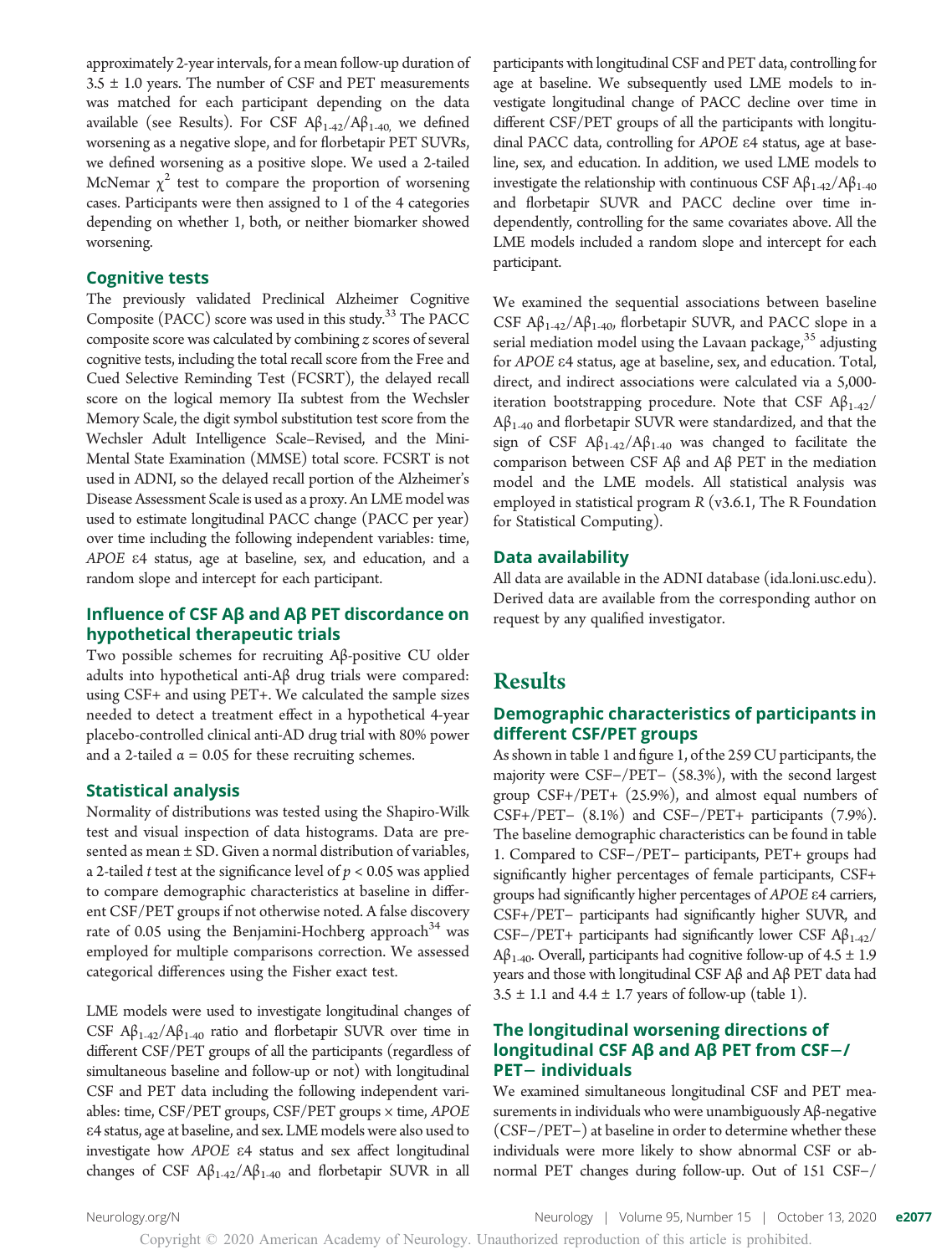| <b>Table 1</b> Demographic characteristics of participants in different CSF/PET groups |  |  |  |  |  |
|----------------------------------------------------------------------------------------|--|--|--|--|--|
|----------------------------------------------------------------------------------------|--|--|--|--|--|

| <b>CSF/PET groups</b>                                      | $CSF - / PET -$   | $CSF+/PET-$                  | $CSF - / PET +$               | CSF+/PET+                      |
|------------------------------------------------------------|-------------------|------------------------------|-------------------------------|--------------------------------|
| 259 ADNI cognitively unimpaired<br>participants            |                   |                              |                               |                                |
| Participants, n (%)                                        | 151 (58.3)        | 21(8.1)                      | 20(7.7)                       | 67 (25.9)                      |
| Age at baseline, y                                         | $72.65 \pm 6.54$  | $75.25 \pm 6.60$             | $71.83 \pm 5.42$              | 75.94 ± 5.51 <sup>a</sup>      |
| <b>Education, y</b>                                        | $16.91 \pm 2.57$  | $16.24 \pm 2.02$             | $15.95 \pm 3.03$              | $16.19 \pm 2.52$               |
| Sex. male/female                                           | 84/64             | 10/11                        | 4/16 <sup>b</sup>             | $21/46^{b}$                    |
| АРОЕ е 4, %                                                | 16.56             | $38.10^{\circ}$              | 25.00                         | $52.24^{d}$                    |
| CSF $A\beta_{1-42}/A\beta_{1-40}$                          | $0.202 \pm 0.027$ | $0.115 \pm 0.022$            | $0.180 \pm 0.03$ <sup>e</sup> | $0.100 \pm 0.027$ <sup>f</sup> |
| <b>SUVR</b>                                                | $1.01 \pm 0.05$   | $1.05 \pm 0.06$ <sup>g</sup> | $1.19 \pm 0.09$ <sup>g</sup>  | $1.37 \pm 0.17$ <sup>h</sup>   |
| <b>PACC</b> score                                          | $0.40 \pm 2.81$   | $-0.64 \pm 2.60$             | $-0.45 \pm 2.70$              | $-0.18 \pm 2.86$               |
| No. of PACC scores                                         | $4.9 \pm 1.2$     | $5.3 \pm 1.6$                | $4.7 \pm 1.6$                 | $5.0 \pm 1.4$                  |
| Cognitive follow-up, y                                     | $4.5 \pm 1.8$     | $5.1 \pm 2.0$                | $4.7 \pm 2.0$                 | $4.4 \pm 2.0$                  |
| 69 Participants with longitudinal<br><b>CSF</b> data       |                   |                              |                               |                                |
| Sample size ≥2 CSF                                         | 41                | $\overline{4}$               | 3                             | 21                             |
| No. of CSF visits                                          | $2.7 \pm 0.5$     | $2.5 \pm 0.6$                | $2.7 \pm 0.6$                 | $2.9 \pm 0.5$                  |
| Follow-up of CSF, y                                        | $3.4 \pm 1.2$     | $3.0 \pm 1.2$                | $3.1 \pm 1.2$                 | $3.8 \pm 0.8$                  |
| 226 Participants with longitudinal<br>florbetapir PET data |                   |                              |                               |                                |
| Sample size of ≥2 PET                                      | 133               | 19                           | 18                            | 56                             |
| <b>Number of PET visits</b>                                | $3.0 \pm 0.8$     | $3.4 \pm 1.0$                | $2.9 \pm 0.8$                 | $2.9 \pm 0.8$                  |
| Follow-up of PET, y                                        | $4.6 \pm 1.7$     | $5.2 \pm 1.7$                | $4.4 \pm 1.8$                 | $4.1 \pm 1.7$                  |

Abbreviations: Aβ = β-amyloid; ADNI = Alzheimer's Disease Neuroimaging Initiative; CI = confidence interval; PACC = Preclinical Alzheimer Cognitive Composite; SUVR = standardized uptake value ratio.

Values are mean ± SD unless indicated otherwise. Multiple comparisons correction was employed (false discovery rate < 0.05). <sup>a</sup> Age: CSF+/PET+ − CSF−/PET−: estimate 3.29 [95% CI: 1.59, 4.99], p = 0.001; CSF+/PET+ > CSF−/PET+: estimate = 4.10 [95% CI: 1.28, 6.93], p = 0.017, two-sample t test.

<sup>b</sup> Percentage female: CSF−/PET+ > CSF−/PET−: odds ratio 4.97 [95% CI 1.51, 21.39], p = 0.004; CSF+/PET+ > CSF−/PET−: odds ratio 2.73 [95% CI 1.44, 5.32],<br>p = 0.001, Fisher exact test.

ρ<br><sup>c</sup> Percentage *APOE-ε4*: CSF+/PET– > CSF–/PET–: odds ratio 3.07 [95% Cl 1.00 ~ 9.03], *p* = 0.034.<br><sup>d</sup> Percentage *APOE-ε4*: CSF+/PET+ > CSF–/PET–: odds ratio 5.46 [95% Cl 2.76 ~ 11.03], *p* < 0.001, Fisher exact test.

' CCSFAβ<sub>1-42</sub>/Aβ<sub>1-40</sub>: CSF−/PET+ < CSF−/PET−: Estimate −0.023 [95% CI: −0.039, −0.006], *p* = 0.006.<br>"CSF+/PET+< CSF+/PET−: CSF Aβ1-42/Aβ1-40: CSF+/PET+< CSF+/PET−: Estimate = −0.016 [95% CI: −0.027, −0.006], *p* = 0.0

<sup>h</sup> SUVR: CSF+/PET+ > CSF−/PET+: Estimate = 0.173 [95% CI: 0.101, 0.234], p < 0.001, Mann-Whitney test.

PET− individuals, 39 had concurrent baseline and longitudinal CSF and PET measurements at the same time points (PET scan and lumbar puncture were conducted within ≤3 months of one another). Of this group, 13 individuals had 2 measurements (baseline and 2-year follow-up) and 26 individuals had 3 measurements (baseline, 2-year, and 4-year follow-up) for a total duration of  $3.5 \pm 1.0$  years of follow-up. As shown in figure 2, 5 worsened (e.g., CSF slope decreased or PET slope increased) on neither, 12 worsened on CSF  $A\beta_{1.42}/A\beta_{1.40}$ , 3 worsened on florbetapir SUVR, and 19 worsened on both, demonstrating that CSF−/PET− individuals were more likely to worsen on CSF  $A\beta_{1\text{-}42}/A\beta_{1\text{-}40}$  (odds ratio [OR] 4 [95% confidence interval (CI) 1.1, 22.1],  $p = 0.035$ , McNemar  $\chi^2$ test) than on florbetapir SUVR. The result was substantially the

same (OR 5 [95% CI 1.1, 46.9],  $p = 0.04$ ) when only individuals with 3 longitudinal measurements were used (4 worsened on neither, 10 worsened on CSF  $A\beta_{1-42}/A\beta_{1-40}$ , 2 worsened on florbetapir SUVR, and 10 worsened on both).

# Longitudinal biomarker changes in different CSF/PET groups and by APOE  $\epsilon$ 4 status and sex

We used LME models to investigate how CSF/PET groups, APOE <sup>e</sup>4 status, and sex affect longitudinal changes of CSF  $A\beta_{1-42}/A\beta_{1-40}$  and florbetapir SUVR in all the participants with longitudinal CSF and PET data. As shown in figure 3, A and C, CSF−/PET− and CSF−/PET+ but not CSF+/PET− and CSF+/PET+ participants had significant decreases in CSF  $A\beta_{1-42}/A\beta_{1-40}$ . In addition, CSF-/PET+ participants had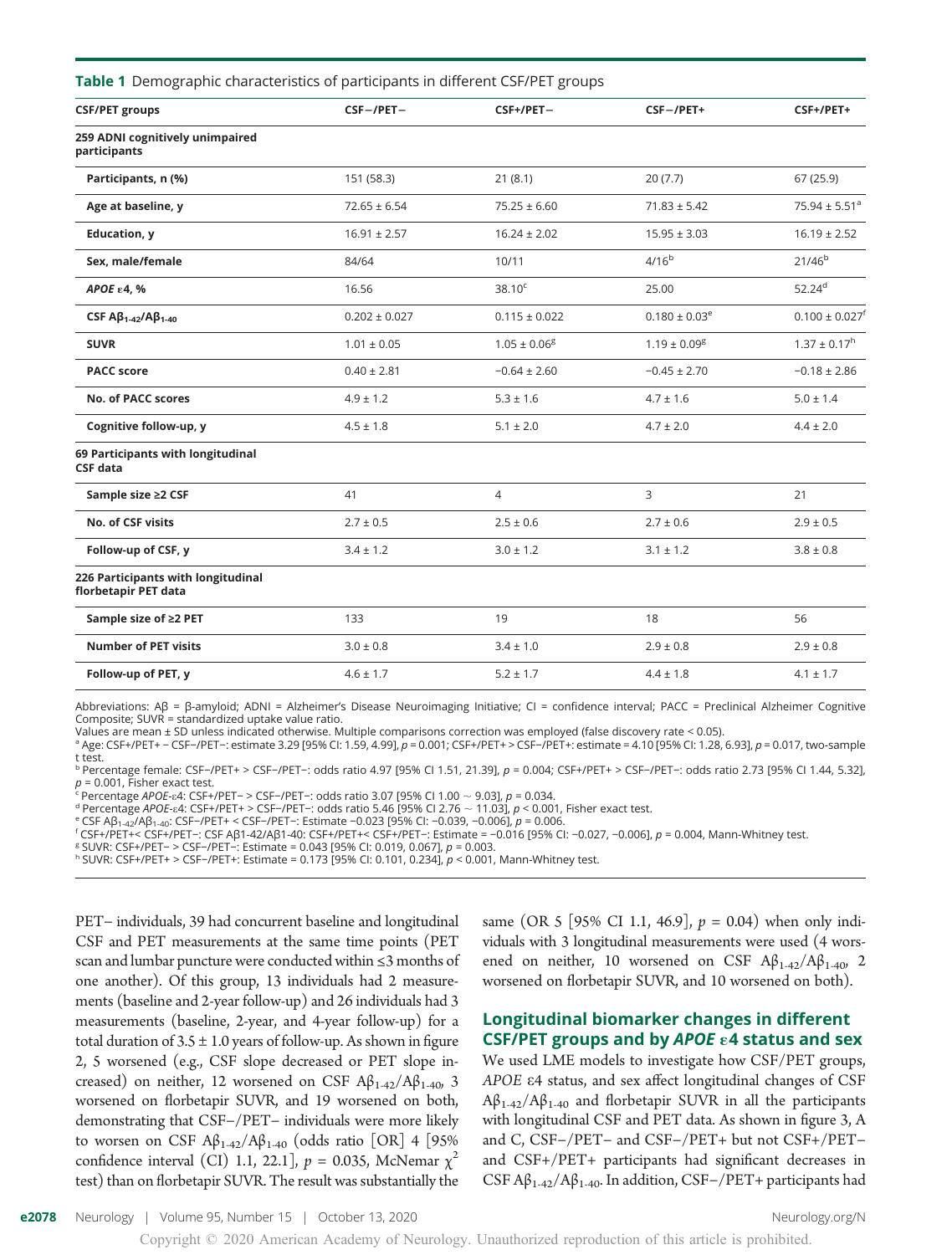

Figure 1 Scatterplot of CSF/PET groups categorized by CSF β-amyloid (Aβ) and Aβ PET

Horizontal and vertical red dash lines denote the corresponding thresholds of CSF Aβ1-42/Aβ1-40 ratio (0.138) and florbetapir standardized uptake value ratio (SUVR) (1.11), respectively.

a steeper (not significant) slope of CSF  $A\beta_{1-42}/A\beta_{1-40}$  decrease than CSF−/PET−, CSF+/PET−, and CSF+/PET+ participants. It is important to note that only 4 CSF+/PET− and 3 CSF-/PET+ participants had longitudinal CSF  $A\beta_{1-42}/A\beta_{1-40}$ , while the concordant groups had larger samples sizes (41 CSF−/PET− and 21 CSF+/PET+). We included the longitudinal CSF data as a counterpart to the longitudinal PET analyses but our ability to interpret longitudinal CSF slopes in the discordant groups is limited due to the small sample sizes. APOE ε4 carriers (n = 15) had lower baseline CSF  $A\beta_{1-42}/A\beta_{1-40}$ (estimate <sup>−</sup>0.059 [95% CI <sup>−</sup>0.088, <sup>−</sup>0.030], p < 0.001) than noncarriers  $(n = 54)$ , but no significant difference was found in CSF  $A\beta_{1-42}/A\beta_{1-40}$  slope. Female participants (n = 36) also had lower baseline CSF Aβ1-42/Aβ1-40 (estimate −0.033 [95% CI  $-0.058, -0.007$ ],  $p = 0.013$ ) than male participants (n = 33), but no significant difference was found in CSF  $Aβ_{1-42}/Aβ_{1-40}$  slope.

SUVR significantly increased in CSF+/PET−, CSF−/PET+, and CSF+/PET+ groups but not the CSF−/PET− group (figure 3, B and D). SUVR slopes of the CSF+/PET− and CSF+/PET+ but not CSF−/PET+ participants were significantly greater than in the CSF−/PET− participants, while CSF+/PET− and CSF+/PET+ participants also had significantly faster slopes of SUVR increase than CSF−/PET+ participants. In addition, we found that APOE  $\epsilon$ 4 carriers (n = 66) had higher baseline florbetapir SUVR (estimate 0.084 [95% CI 0.053, 0.114],  $p < 0.001$ ) and faster slopes of florbetapir SUVR increase (estimate 0.003 [95% CI 0.0001, 0.006],  $p = 0.04$ ) than noncarriers ( $n = 160$ ), while female participants ( $n = 120$ ) had higher baseline florbetapir SUVR (estimate 0.060 [95% CI

Figure 2 Longitudinal worsening directions of CSF β-amyloid (Aβ) and Aβ PET from CSF−/PET− individuals



Annual rates of CSF A $\beta_{1-42}/\beta_{1-40}$  ratio and florbetapir standardized uptake value ratio (SUVR) were calculated in 39 CSF−/PET− individuals with simultaneous baseline and longitudinal CSF Aβ and Aβ PET measurements at the same time points.

0.032, 0.089],  $p < 0.001$ ) but not significantly faster slopes of florbetapir SUVR increase (estimate 0.002 [95% CI −0.0004, 0.005],  $p = 0.096$ ) than male participants (n = 106).

## Comparison of longitudinal cognitive decline in different CSF/PET groups

In order to understand how these biomarkers predict longitudinal cognitive decline, we used LME models to compare subsequent PACC score changes in different CSF/PET groups. CSF−/PET+ (estimate [PACC slope] = −0.506 [95% CI −0.851, −0.160]) and CSF+/PET+ (estimate −0.665 [95% CI −0.861, −0.467]) but not CSF−/PET− (estimate −0.013 [95% CI −0.142, 0.116]) or CSF+/PET− (estimate −0.095 [95% CI −0.420, 0.231]) groups had significant cognitive decline over  $4.5 \pm 1.9$  years of mean follow-up (figure 4). CSF+/PET+ participants had significantly faster longitudinal PACC decline than CSF−/PET− (estimate [difference of PACC slope from the CSF+/PET+ group] =  $-0.652$  [95% CI −0.887, −0.417]) and CSF+/PET− (estimate −0.570 [95% CI −0.949, −0.192]) participants but not significantly faster than CSF−/PET+ (estimate −0.160 [95% CI −0.557, 0.238]) participants. CSF−/PET+ participants (estimate [difference of PACC slope from the CSF−/PET− group] = −0.492 [95% CI −0.861, −0.123]) also had a significantly faster PACC decline than CSF−/PET− participants, whereas no significant difference was found between CSF+/PET− (estimate −0.082 [95% CI −0.430, 0.267]) and CSF−/PET− participants (figure 4B). In order to avoid conclusions based on borderline cases, we carried out the same analyses excluding individuals within  $\pm 5\%$ of thresholds of CSF  $A\beta_{1-42}/A\beta_{1-40}$  and SUVR. The results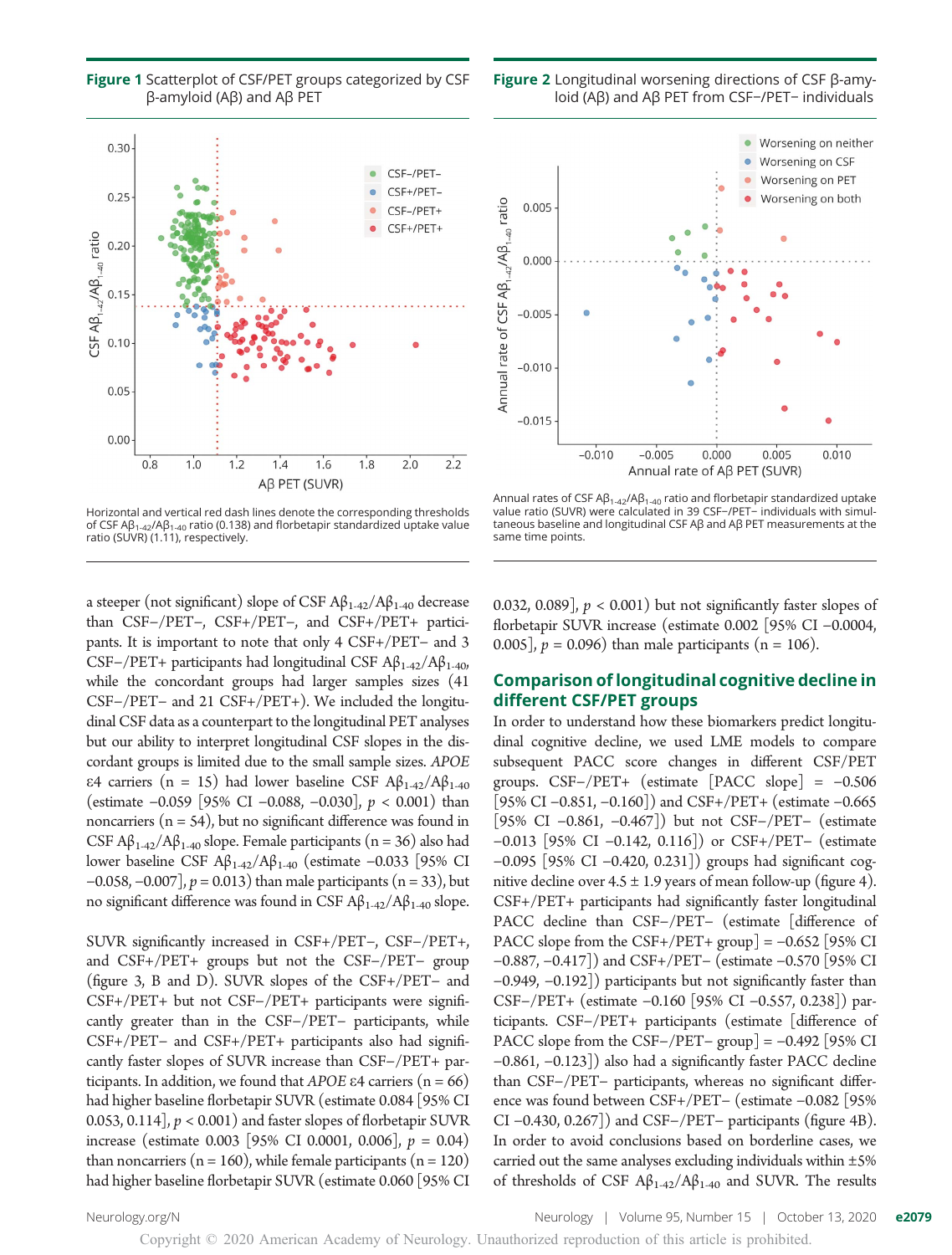

#### Figure 3 Longitudinal changes of CSF β-amyloid (Aβ)<sub>1-42</sub>/Aβ<sub>1-40</sub> and florbetapir standardized uptake value ratio (SUVR) in different CSF/PET groups

Longitudinal changes of (A) CSF Aβ<sub>1-42</sub>/Aβ<sub>1-40</sub> and (B) florbetapir SUVR over time. Comparisons of (C) CSF Aβ<sub>1-42</sub>/Aβ<sub>1-40</sub> slopes and (D) florbetapir SUVR slopes<br>between different CSF/PET groups. *p* Values in colored estimate of slopes. The estimates of CSF Aβ<sub>1-42</sub>/Aβ<sub>1-40</sub> slope: CSF−/PET− (estimate −0.004 [95% confidence interval (Cl) −0.006, −0.002]), CSF−/PET+ (estimate<br>−0.009 [95% Cl −0.016, −0.002]), CSF−/PET− (estimate −0.013 difference of CSF Aβ<sub>1-42</sub>/Aβ<sub>1-40</sub> slope from the CSF−/PET+ group: CSF−/PET− (estimate −0.006 [95% CI −0.013, 0.002]), CSF+/PET− (estimate −0.008 [95% CI<br>−0.017, 0.002]), and CSF+/PET+ (estimate −0.007 [95% CI −0.015, 0.0 CSF+/PET– (estimate 0.010 [95% CI 0.006, 0.014]), CSF–/PET+ (estimate 0.004 [95% CI 0.0004, 0.008]), and CSF+/PET+ (estimate 0.012 [95% CI 0.010, 0.015]).<br>Estimates of difference of SUVR slope from the CSF–/PET– group: CSF −0.001, 0.007]), and CSF+/PET+ (estimate 0.011 [95% CI 0.008, 0.014]). The estimates of difference of SUVR slope from the CSF−/PET+ group: CSF+/PET− (estimate 0.005 [95% CI 0, 0.011]) and CSF+/PET+ (estimate 0.008 [95% CI 0.003, 0.0012]).

were similar: both CSF−/PET+ (n = 7, estimate −1.170 [95% CI <sup>−</sup>1.1733, <sup>−</sup>0.606], p < 0.001) and CSF+/PET+ participants  $(n = 60,$  estimate −0.728 [95% CI −0.986, −0.469],  $p < 0.001$ ) had greater PACC declines than the CSF−/PET− participants (n = 118), and the slope of PACC decline in the CSF+/PET−

participants (n = 7, estimate <sup>−</sup>0.295 [95% CI <sup>−</sup>0.861, 0.271], p = 0.31) was not significantly faster than in the CSF−/PET− participants but was slower than in the CSF−/PET+ participants (estimate 0.874 [95% CI 0.105, 1.644],  $p = 0.03$ ), while no other significant difference was found.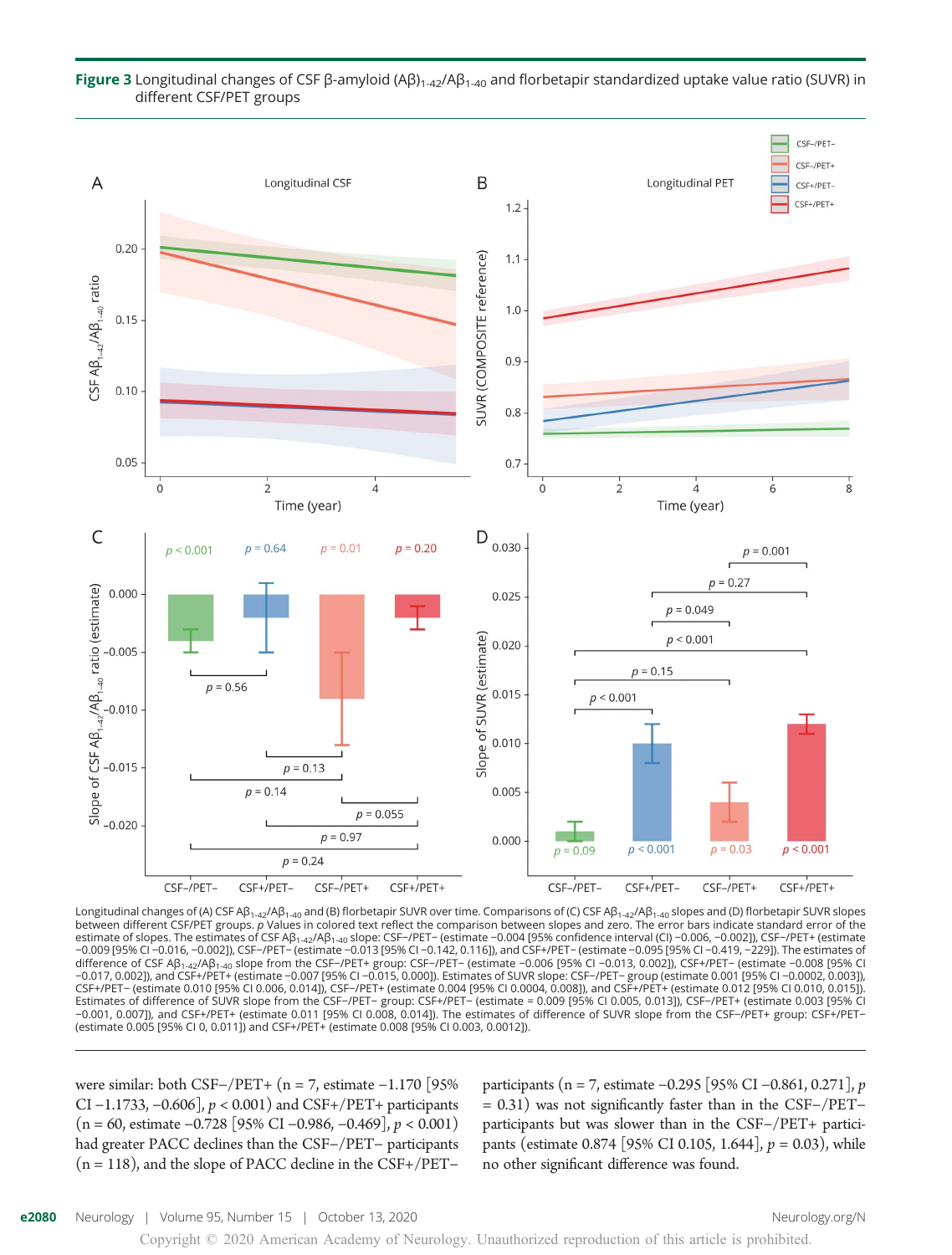Figure 4 Longitudinal changes of cognition over time in different CSF/PET groups



(A) Longitudinal changes of Preclinical Alzheimer Cognitive Composite (PACC) score over time and (B) comparisons of slopes of PACC score between different CSF/PET groups. The p values in colored text above the bar reflect the comparison between slopes of PACC score and zero. Error bar indicates standard error of the estimate of slope of PACC.

# Predictive effect for cognitive decline of continuous CSF  $\mathsf{A}\mathsf{B}_{1\text{-}42}/\mathsf{A}\mathsf{B}_{1\text{-}40}$  and florbetapir SUVR

In order to avoid the possibility that using dichotomous measures omits useful information, we also used LME models to investigate the predictive effect of continuous CSF  $\mathbf{A}\beta_{1-42}/\mathbf{A}\beta_{1-42}$ <sub>40</sub> and florbetapir SUVR for cognitive decline. Baseline CSF  $A\beta_{1-42}/A\beta_{1-40}$  ( $\beta$  = -0.202 [95% CI -0.304, -0.100],  $p < 0.001$ ) and florbetapir SUVR (β = -0.320 [95% CI -0.418, -0.222], *p* < 0.001) independently predicted subsequent longitudinal PACC decline in separate LME models over  $4.5 \pm 1.9$  years of mean follow-up, although we note that the model with florbetapir SUVR had a lower Akaike information criterion value (6,195 vs 6,220) and higher marginal fixed effect<sup>36</sup> ( $R^2 = 0.16$ ) than the model with CSF  $A\beta_{1-42}/A\beta_{1-40}$  ( $R^2 = 0.13$ ). However, the mediation model demonstrated that florbetapir SUVR significantly mediated the predictive effect of contemporaneous CSF  $\mathsf{A}\beta_{1.42}/\mathsf{A}\beta_{1.40}$  on subsequent PACC decline (figure 5). In the mediation model, CSF  $Aβ_{1-42}/Aβ_{1-40}$  (*z* score) was crosssectionally associated ( $β = 0.600$  [95% CI 0.486, 0.720], SE = 0.059) with florbetapir SUVR (z score), while florbetapir SUVR (z score) was associated (<sup>β</sup> <sup>=</sup> <sup>−</sup>0.189 [95% CI <sup>−</sup>0.285, <sup>−</sup>0.106],  $SE = 0.046$ ) with subsequent longitudinal PACC change. This pathway (indirect effect −0.113 [95% CI −0.178, −0.064], SE = 0.028) explained 120% of the association (total effect −0.094 [95% CI −0.161, −0.030], SE = 0.033) between CSF Aβ<sub>1-42</sub>/

 $A\beta_{1-40}$  and longitudinal PACC decline. The direct association of CSF  $A\beta_{1-42}/A\beta_{1-40}$  and longitudinal PACC decline was not significant after including the florbetapir SUVR, changing the β value from −0.094 to 0.020.

# Influences of discordance of CSF Aβ and Aβ PET in hypothetical drug trials

We compared the sample sizes determined by CSF and PET in a hypothetical clinical trial selecting participants based on Aβ

**Figure 5** Sequential associations between CSF β-amyloid (Aβ), Aβ PET, and longitudinal cognitive change 1.50600.p.50.001 Florbetapir **SUVR**  $\Diamond$  $CSF$  $\beta$ 1 = 0.020, p = 0.53  $\triangle$ PACC  $AB_{1-42}/AB_1$ 

The blue lines denote the significant pathway from CSF  $AB_{1-42}/AB_{1-40}$  to longitudinal Preclinical Alzheimer Cognitive Composite (PACC) change (APACC). Gray lines denote alternative pathways that were not significant.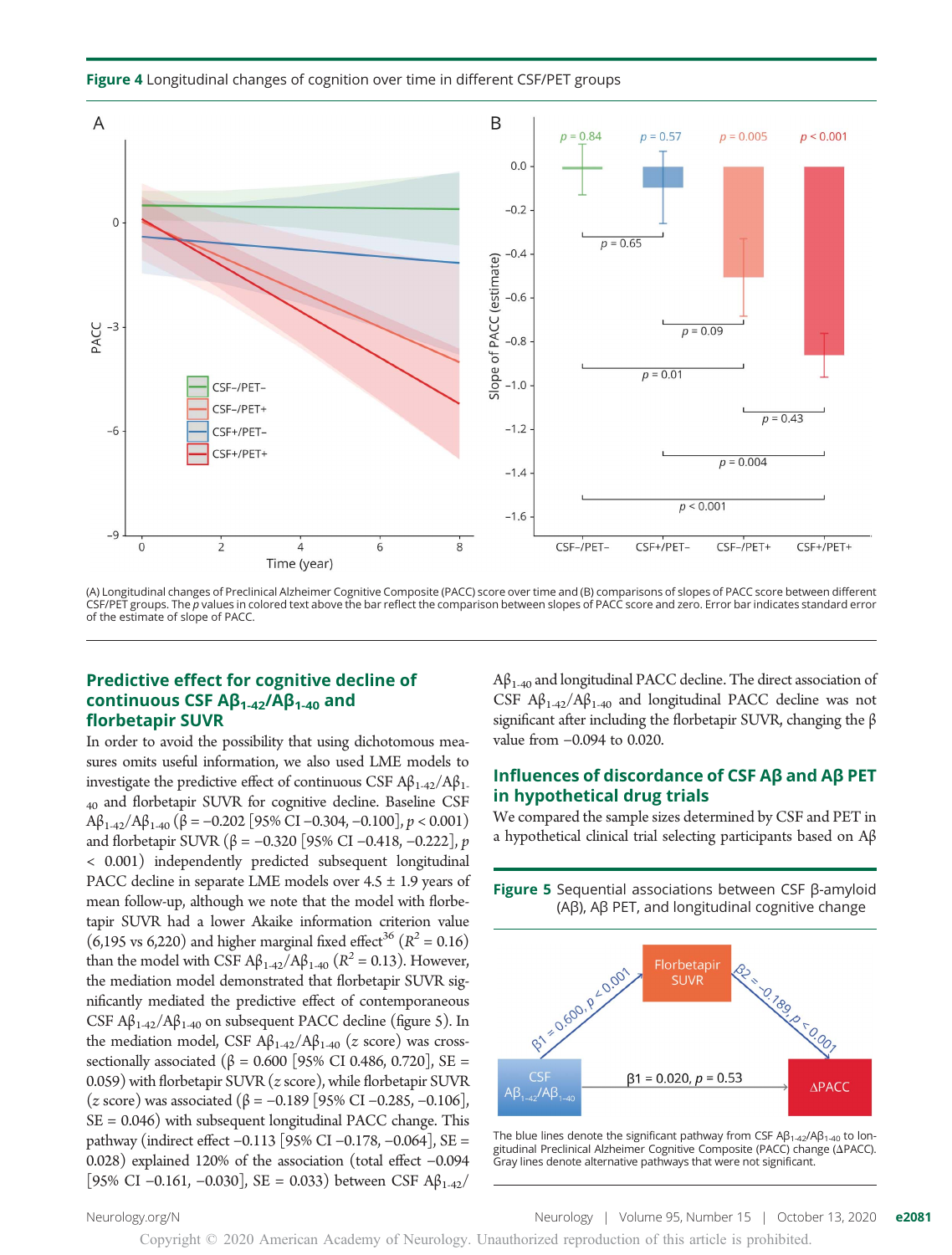positivity with 4 years PACC change as the outcome. Of 259 CU participants, 88 (21 CSF+/PET− and 67 CSF+/PET+) could potentially be selected as clinical trial participants if CSF  $A\beta_{1-42}/A\beta_{1-40}$  was used to assess amyloid status, while 87 participants (20 CSF−/PET+ and 67 CSF+/PET+) would be selected using florbetapir SUVR to define Aβ positivity.

Table 2 summarizes the sample size per arm needed to detect a treatment effect of a drug that attenuates rate of PACC decline using rates derived from the data in a 4-year trial. A 4-year anti-AD trial was simulated because (1) the rates of PACC decline were calculated over more than 4 years of mean follow-up and (2) recent data suggest that it may take 4 years to see effects of amyloid positivity on cognition.<sup>37</sup> Using CSF to recruit targets for drug trial would increase the sample size to treat by 17% as compared to using PET.

# **Discussion**

In this study, we used contemporaneous baseline and longitudinal CSF  $Aβ_{1-42}/Aβ_{1-40}$  assessed with mass spectrometry and florbetapir PET in CU individuals in order to identify the earliest abnormalities in CSF and PET and determine their associations with cognition. We replicated the well-recognized finding that CSF  $A\beta_{1-42}/A\beta_{1-40}$  and florbetapir SUVR may be discordant in the early amyloidosis stage. We observed similar proportions of CSF Aβ+ only individuals and PET Aβ+ only individuals. However, whereas other studies have relied on primarily cross-sectional data to make inferences about CSF and PET trajectories, we were able to examine simultaneous longitudinal CSF and PET measurements in unambiguously Aβ-negative CU ADNI participants in order to detect the earliest abnormal changes. Although most of these CSF−/ PET− individuals remained negative on both biomarkers during follow-up, examination of their slopes indicated that they were more likely to worsen (e.g., show longitudinal change in an abnormal direction) on CSF Aβ than on Aβ PET. This observation is consistent with the suggestion that abnormal CSF changes often precede abnormal PET changes. Importantly, however, our cross-sectional and longitudinal data also show that the opposite pattern (PET abnormality preceding CSF abnormality) is present as well, but is less frequent.

Whereas CSF+/PET− and CSF−/PET+ may reflect an earlier amyloidosis stage than CSF+/PET+, PET positivity was the strongest predictor of cognitive decline over more than 4 years of mean follow-up. When analyzed continuously in separate models, both CSF  $A\beta_{1-42}/A\beta_{1-40}$  and  $A\beta$  PET independently predicted longitudinal PACC decline, but the predictive effect of cognitive decline of CSF  $A\beta_{1\text{-}42}/A\beta_{1\text{-}40}$  disappeared after adding Aβ PET into the mediation model, suggesting that cognitive decline is preferentially associated with fibrillar cortical Aβ. The association between Aβ PET and cognitive change, a relatively late event in the AD pathway, provides further support for the observation that Aβ PET abnormality often occurs later than CSF abnormality.

| Sample size per arm<br>needed to detect         | Recruiting schemes of anti-AD drug trial                                   |                       |  |  |
|-------------------------------------------------|----------------------------------------------------------------------------|-----------------------|--|--|
|                                                 | <b>CSF</b>                                                                 | <b>PET</b>            |  |  |
| <b>25% Attenuation</b><br>of PACC decline rate  | 530 (95% CI 402, 730)                                                      | 456 (95% CI 346, 630) |  |  |
| 50% Attenuation<br>of PACC decline rate         | 133 (95% CI 101, 183)                                                      | 115 (95% CI 87, 158)  |  |  |
| <b>100% Attenuation</b><br>of PACC decline rate | 34 (95% CI 26, 47)                                                         | 29 (95% CI 23, 40)    |  |  |
|                                                 | Abbreviations: $AD =$ Alzheimer disease: $C =$ confidence interval: PACC = |                       |  |  |

Abbreviations: AD = Alzheimer disease; CI = confidence interval; PACC = Preclinical Alzheimer Cognitive Composite.

CSF  $A\beta_{1-42}/A\beta_{1-40}$  and florbetapir SUVR were discordant in 15.8% of participants, which was consistent with previous studies in normal individuals. $4-11$  Unlike some studies,  $4,5,7-9$  however, we found the proportion of CSF+/ PET− individuals was not higher than that of CSF−/PET+ individuals. Even after excluding those near the border, the proportions of the 2 discrepant groups remained similar, as was found in other studies.  $6,10$  Differences between studies in the proportions of CSF/PET discrepant participants may be due to differences in cohort, proportion of cognitively normal individuals, PET tracers, thresholds of Aβ positivity, and CSF analytic techniques. CSF Aβ and Aβ PET measure different features of Aβ pathology,<sup>38</sup> which may explain why discordance may be amplified in the early amyloidosis stage.

There were several methodologic features of the study that were designed to reduce noise and optimize longitudinal contemporaneous CSF and PET measurements acquired in ADNI. Notably, 67% of the sample had 3 longitudinal CSF and PET time points. Furthermore, use of the  $A\beta_{1-42}/A\beta_{1-40}$  ratio has been shown recently to reduce noise, likely due to individual variability in CSF production compared with  $Aβ_{1-42}$ alone, $4-11$  and mass spectrometry serves as the gold standard for CSF standardization.<sup>39</sup> Finally, a reference region was used for florbetapir-PET that is optimized for reducing noise longitudinally.<sup>29</sup>

Using all of these methods to detect CSF and PET trajectories in unambiguously Aβ-negative individuals, we found that CSF−/PET− individuals were more likely to worsen on CSF Aβ than on Aβ PET, supporting the interpretation that soluble CSF Aβ change may be detectable before cortical fibrillar Aβ change. Whereas our cross-sectional data did not indicate that CSF Aβ abnormality is disproportionately more likely, other cross-sectional studies have interpreted a higher proportion of CSF+/PET− discordant participants as supporting the idea that CSF becomes abnormal first.4,5,8,9,19,20,24,40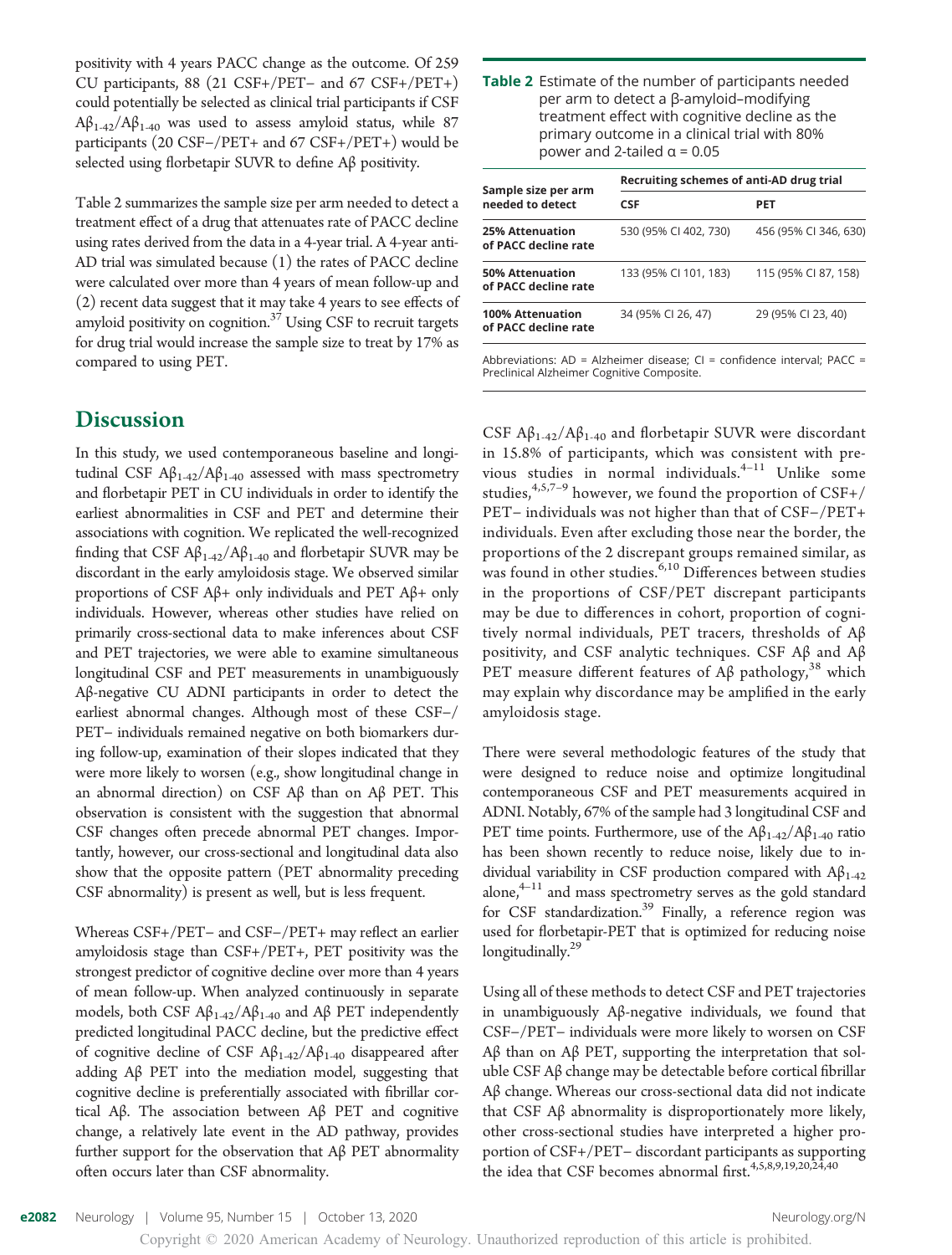In addition, we found that florbetapir SUVR increases in CSF+/PET− participants more than in CSF−/PET− participants, implying that abnormal CSF  $A\beta_{1-42}/A\beta_{1-40}$  reflects an earlier stage of brain Aβ accumulation. Consistent with our finding, Palmqvist et al.<sup>40</sup> also found faster annual rate of SUVR increase in CSF+/PET− than CSF−/PET− in an asymptomatic ADNI cohort. By contrast, Toledo et al.<sup>20</sup> did not observe faster annual rates of SUVR increase in CSF+/ PET− vs CSF−/PET− across a spectrum of AD in ADNI cohort. The observation that the relationship between CSF Aβ and Aβ PET varies at different amyloidosis stages<sup>20,41</sup> may explain these discrepancies. However, we did find that PET abnormality precedes CSF abnormality in some individuals in both cross-sectional and longitudinal analyses. In addition, we observed that CSF−/PET+ participants had a significant decrease in CSF  $A\beta_{1-42}/A\beta_{1-40}$ , faster than in other groups, although the discordant CSF/PET groups had very small  $(CSF+/PET-: n = 4, CSF-/PET+: n = 3)$  longitudinal sample sizes, limiting our ability to draw conclusions about these data. Nonetheless, despite the limited longitudinal CSF sample, our cross-sectional and longitudinal results together suggest that there are 2 different sequences of Aβ accumulation detected by CSF Aβ and Aβ PET. Notably, the CSF+/ PET− group (but not the CSF−PET+ group) had more APOE <sup>e</sup>4 carriers than the CSF−/PET<sup>−</sup> group, and APOE <sup>e</sup><sup>4</sup> carriers tend to become abnormal on CSF Aβ earlier than on Aβ PET.<sup>42</sup> Consistent with previous literature,  $43-45$  we also observed that APOE <sup>e</sup>4 carriers had significantly faster florbetapir SUVR increase than noncarriers. The CSF+/PET− participants with a high proportion of APOE <sup>e</sup>4 carriers are probably at an earlier stage of amyloidosis, accumulating Aβ burden in the brain. In addition, we noticed that the CSF−/ PET+ group rather than CSF+/PET− had more female participants than the CSF−/PET− group, and female participants had significantly higher baseline Aβ PET and steeper ( $p =$ 0.096) slope of Aβ PET increase than male participants. These results and previous studies<sup>46–48</sup> suggest that higher baseline Aβ PET observed in the CSF−/PET+ group might be associated with the high proportion of female participants.

Another finding consistent with the interpretation that discordant cases reflect earlier amyloidosis stages is that the levels of Aβ pathology (CSF  $Aβ_{1-42}/Aβ_{1-40}$  ratios or florbetapir SUVRs) were most severe in the CSF+/PET+ group. However, cognitive decline in the CSF−/PET+ group did not differ from the CSF+/PET+ group, and progressed faster than in the CSF+/PET− group based on comparisons with the CSF−/ PET− group. These results were substantially the same after excluding those individuals within the border zone. This observation may have 2 explanations. First, Aβ PET reflects the net accumulation of fibrillar Aβ burden, while reduced CSF Aβ indicates the current status of Aβ production vs clearance. It seems likely that brain deposits of fibrillar Aβ burden may be more important in defining pathologic brain changes than a more dynamic measure that reflects kinetic behavior of the protein.18–21,27,28 Second, although CSF+/PET− individuals may have ongoing cortical fibrillar Aβ accumulation in the

brain, CSF+/PET− likely reflects an earlier amyloidosis stage than CSF−/PET+, and may therefore require longer observation to see cognitive decline. Consistent with our findings, 2 previous studies<sup>19,40</sup> also failed to find significant cognitive decline in CSF+/PET− individuals, although they used CSF  $Aβ<sub>1-42</sub>$  to define Aβ status, which may be less reliable than CSF  $A\beta_{1-42}/A\beta_{1-40}$  used in this study. In contrast with our findings, Mattsson et al.<sup>19</sup> did not find longitudinal cognitive decline in ADNI CSF−/PET+ CU individuals, which could reflect different cognitive tests, sample size, and shorter duration of cognitive follow-up in that study. We also investigated the predictive effect on cognitive decline of continuous CSF  $A\beta_{1-42}/A\beta_{1-40}$ and florbetapir SUVR in a CU elderly cohort. The predictive effect of CSF  $A\beta_{1-42}/A\beta_{1-40}$  was mediated by florbetapir SUVR in the mediation model (figure 5), also supporting the idea that cortical fibrillar Aβ deposition is more related to cognitive decline than soluble CSF Aβ burden. In contrast, Krance et al.<sup>49</sup> found that CSF Aβ42 (but not Aβ PET) was associated with longitudinal MMSE changes in ADNI CU participants over 2 years but not over 4 years. The discrepancy could be related to the use of different tools for measuring cognition; PACC scores used in the present study are likely more sensitive to early cognitive decline.<sup>50</sup>

Our findings have implications for anti-amyloid clinical trials that use either CSF biomarkers or amyloid PET imaging to identify CU participants. Discrepancies in the proportion of participants assessed with CSF vs amyloid PET at baseline to determine amyloid status influences the ability to detect longitudinal decline. Specifically, the inclusion of nonprogressing individuals, more likely to be found among abnormal CSF− screened than abnormal PET− screened participants, increases the sample size needed to detect a treatment effect. These results imply that CSF may not outperform PET when screening potential participants for anti-amyloid clinical trials, because Aβ PET imaging would confer slightly more statistical power in a therapeutic clinical trial with a cognitive change primary endpoint than CSF Aβ.

This study has several limitations. First, the ADNI participants overall are a highly selected sample, recruited to reflect the exclusionary criteria and types of individuals likely to participate in clinical trials. Second, our analyses were limited to CSF measured with mass spectrometry and PET measured with florbetapir, which may need to be replicated using other PET ligands and CSF analytical techniques. Third, because of the high level of agreement between PET and CSF measurements, the sample sizes of the discordant CSF/PET groups and CSF−/ PET− individuals with longitudinal CSF biomarkers and amyloid PET imaging were relatively small, which may limit the ability to make generalizations about the findings of these groups.

Our cross-sectional and longitudinal data suggest that either CSF  $A\beta_{1-42}/A\beta_{1-40}$  or  $A\beta$  PET may become abnormal first. Although most studies examining CSF and PET discordance have relied on cross-sectional data to make inferences about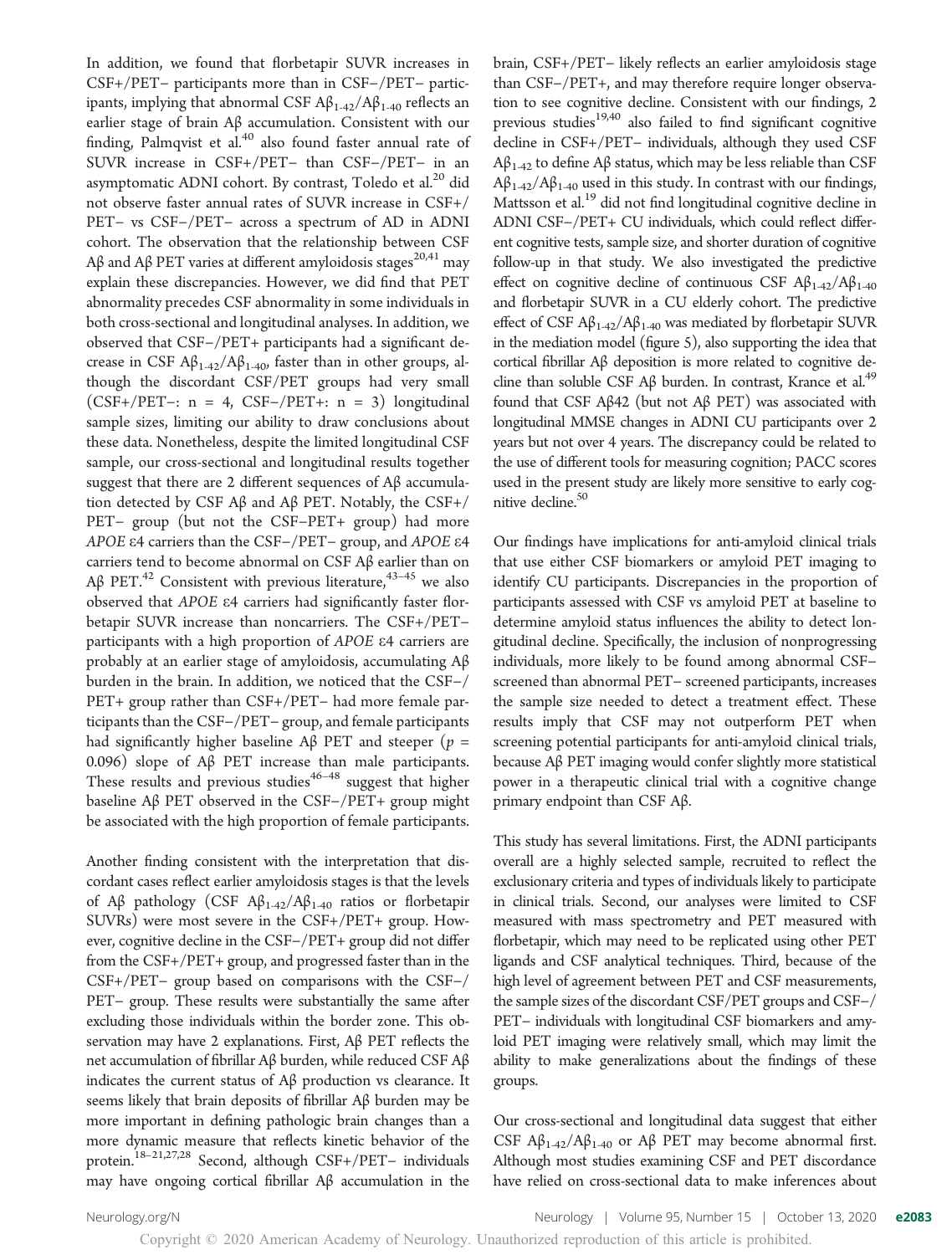longitudinal trajectories, the simultaneous longitudinal PET and CSF measurement in this study suggest that the earliest  $A\beta$ changes are more likely to be observed with CSF  $A\beta_{1-42}/A\beta_{1-40}$ measurements than with Aβ PET. Probably because PET reflects brain Aβ accumulation at a later stage, it is a more robust predictor of cognitive decline. Our findings may provide insight into the variable sequential changes in CSF Aβ and Aβ PET during Aβ accumulation, and provide a meaningful reference for planning amyloid-lowering interventions in the asymptomatic stage of AD.

#### Acknowledgment

Data collection and sharing for this project was funded by the Alzheimer's Disease Neuroimaging Initiative (ADNI) (NIH grant U01 AG024904) and DOD ADNI (Department of Defense award number W81XWH-12-2-0012). ADNI is funded by the National Institute on Aging, the National Institute of Biomedical Imaging and Bioengineering, and through contributions from the following: AbbVie; Alzheimer's Association; Alzheimer's Drug Discovery Foundation; Araclon Biotech; BioClinica, Inc.; Biogen; Bristol-Myers Squibb Company; CereSpir, Inc.; Eisai Inc.; Elan Pharmaceuticals, Inc.; Eli Lilly and Company; EuroImmun; F. Hoffmann-La Roche Ltd. and its affiliated company Genentech, Inc.; Fujirebio; GE Healthcare; IXICO Ltd.; Janssen Alzheimer Immunotherapy Research & Development, LLC; Johnson & Johnson Pharmaceutical Research & Development LLC; Lumosity; Lundbeck; Merck & Co., Inc.; Meso Scale Diagnostics, LLC; NeuroRx Research; Neurotrack Technologies; Novartis Pharmaceuticals Corporation; Pfizer Inc.; Piramal Imaging; Servier; Takeda Pharmaceutical Company; and Transition Therapeutics. The Canadian Institutes of Health Research is providing funds to support ADNI clinical sites in Canada. Private sector contributions are facilitated by the Foundation for the NIH [\(fnih.org\)](http://www.fnih.org). The grantee organization is the Northern California Institute for Research and Education, and the study is coordinated by the Alzheimer's Disease Cooperative Study at the University of California, San Diego. ADNI data are disseminated by the Laboratory for Neuro Imaging at the University of Southern California.

#### Study funding

No targeted funding reported.

#### Disclosure

T. Guo reports no disclosures relevant to the manuscript. L. Shaw receives research support from NIH/NIA, ADNI (AG024904), UPenn ADCC Biomarker Core (AG010124), MJ Fox Foundation for PD Research, Roche, and Lilly; provides QC oversight for Roche Elecsys CSF AD biomarker immunoassays for ADNI; and is a consultant for Roche, Lilly, Biogen, and Novartis. J. Trojanowski reports no disclosures relevant to the manuscript. W. Jagust has served as a consultant to Genentech, Novartis, Grifols, and Biogen. S. Landau has served as a consultant to Cortexyme and NeuroVision. Go to [Neurology.org/N](https://n.neurology.org/lookup/doi/10.1212/WNL.0000000000010596) for full disclosures.

#### Publication history

Received by Neurology September 6, 2019. Accepted in final form April 28, 2020.

#### Appendix 1 Authors

| Name                               | Location                                 | Contribution                                                                                                      |
|------------------------------------|------------------------------------------|-------------------------------------------------------------------------------------------------------------------|
| Tengfei Guo,<br>PhD                | University of<br>California,<br>Berkeley | Study design, drafting and editing<br>the manuscript, data and statistical<br>analysis, interpretation of results |
| Leslie M. Shaw,<br>PhD             | University of<br>Pennsylvania            | Acquiring data, interpretation of<br>results, obtaining funding, editing<br>the manuscript                        |
| John Q.<br>Trojanowski,<br>MD, PhD | University of<br>Pennsylvania            | Acquiring data, interpretation of<br>results, obtaining funding, editing<br>the manuscript                        |
| William J.<br>Jagust, MD           | University of<br>California,<br>Berkeley | Acquiring data, interpretation of<br>results, obtaining funding, editing<br>the manuscript, study supervision     |
| Susan M.<br>Landau, PhD            | University of<br>California,<br>Berkeley | Acquiring data, interpretation of<br>results, obtaining funding, editing<br>the manuscript, study supervision     |

#### Appendix 2 Coinvestigators

| Name                                  | Location                                                | Role                                  | Contribution                                                |
|---------------------------------------|---------------------------------------------------------|---------------------------------------|-------------------------------------------------------------|
| Michael<br>W.<br>Weiner,<br><b>MD</b> | University of<br>California, San<br>Francisco           | Director of<br>coordinating<br>center | Led and coordinated<br>communication<br>among sites of ADNI |
| Laurel<br>Beckett.<br>PhD             | University of<br>California, Davis                      | Site<br>investigator                  | Coordinated<br>biostatistics core                           |
| Paul<br>Aisen, MD                     | University of<br>Southern<br>California, Los<br>Angeles | Site<br>investigator                  | Coordinated clinical<br>core                                |
| Ronald<br>Petersen,<br>MD, PhD        | Mayo Clinic,<br>Rochester, MN                           | Site<br>investigator                  | Coordinated clinical<br>core                                |
| Andrew J.<br>Saykin,<br>PsyD          | Indiana<br>University,<br>Indianapolis                  | Site<br>investigator                  | Coordinated genetics<br>core                                |
| Arthur W.<br>Toga, PhD                | University of<br>Southern<br>California, Los<br>Angeles | Site<br>investigator                  | Coordinated<br>informatics core                             |
| Clifford<br>Jack, MD                  | Mayo Clinic,<br>Rochester, MN                           | Site<br>investigator                  | Coordinated MRI core                                        |
| John C.<br>Morris.<br>МD              | Washington<br>University, St.<br>Louis, MO              | Site<br>investigator                  | Coordinated<br>neuropathology core                          |

#### References

1. Jack CR, Bennett DA, Blennow K, et al. NIA-AA Research Framework: toward a biological definition of Alzheimer's disease. Alzheimers Dement 2018;14:535–562.

2. Roberts RO, Aakre JA, Kremers WK, et al. Prevalence and outcomes of amyloid positivity among persons without dementia in a longitudinal, population-based setting. JAMA Neurol 2018;75:970.